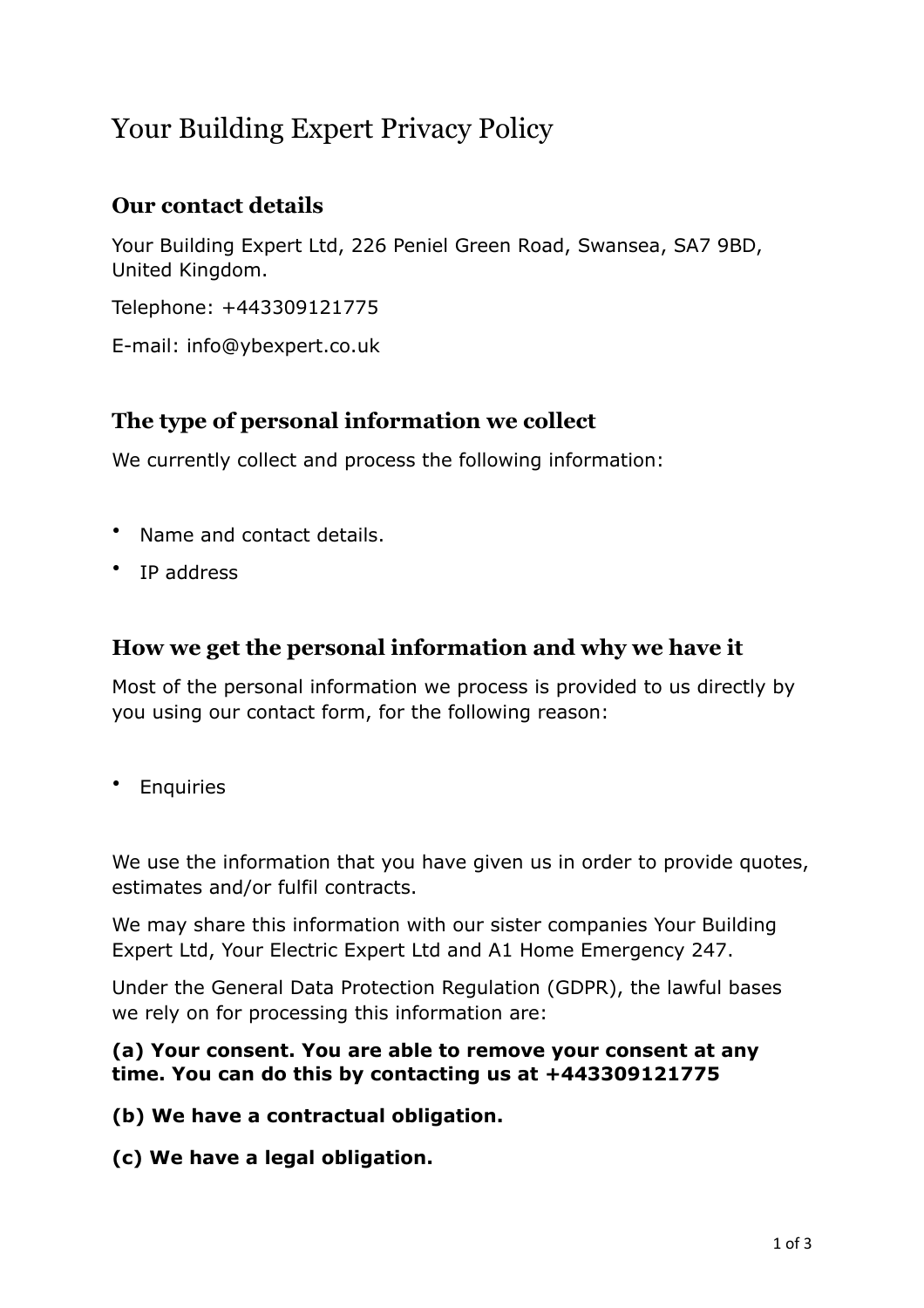- **(d) We have a vital interest.**
- **(e) We need it to perform a public task.**
- **(f) We have a legitimate interest.**

### **How we store your personal information**

Your information is securely stored.

We keep names, addresses and other personal information for as long as maximum allowed to according to legislation applicable to England & Wales. We will then dispose your information by electronic deletion.

## **Your data protection rights**

Under data protection law, you have rights including:

**Your right of access** - You have the right to ask us for copies of your personal information.

**Your right to rectification** - You have the right to ask us to rectify personal information you think is inaccurate. You also have the right to ask us to complete information you think is incomplete.

**Your right to erasure** - You have the right to ask us to erase your personal information in certain circumstances.

**Your right to restriction of processing** - You have the right to ask us to restrict the processing of your personal information in certain circumstances.

**Your right to object to processing** - You have the the right to object to the processing of your personal information in certain circumstances.

**Your right to data portability** - You have the right to ask that we transfer the personal information you gave us to another organisation, or to you, in certain circumstances.

You are not required to pay any charge for exercising your rights. If you make a request, we have one month to respond to you.

Please contact us at +443309121775 you wish to make a request.